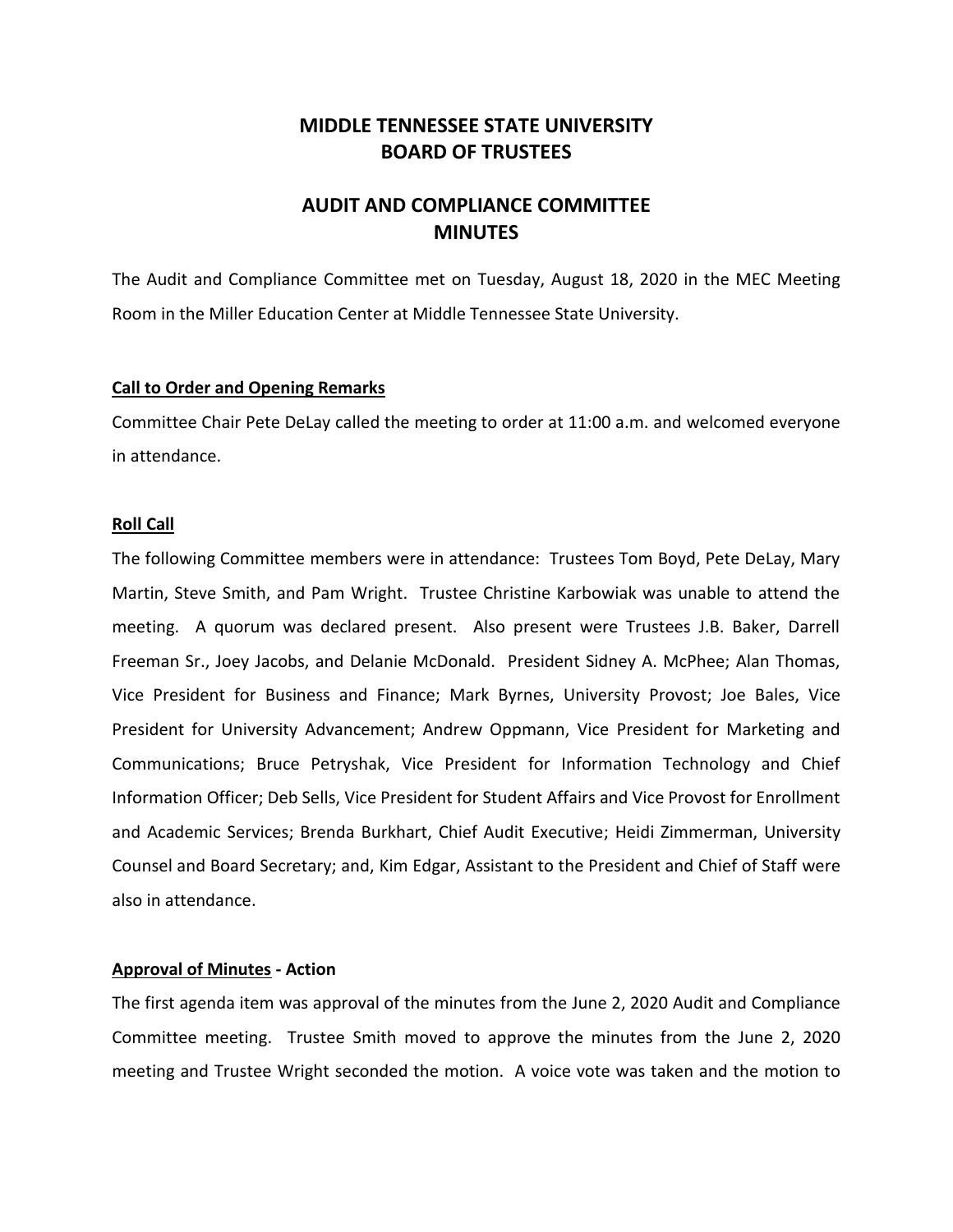approve the minutes from the June 2, 2020 meeting of the Audit and Compliance Committee carried.

#### **Title IX Compliance: Rule 0240-07-06 and Policy 29 - Action**

Marian Wilson, Assistant to the President for Institutional Equity and Compliance, and Title IX and Title VI Coordinator, provided an overview of Title IX and how it is implemented at MTSU. Due to changes required by the U.S. Department of Education in the revised federal Title IX regulations, a new rule and policy dedicated to Title IX which follow the federal requirements is proposed. Because the procedure includes student discipline, a rule must be promulgated. A rulemaking hearing is scheduled for September 15, 2020. Jeff Farrar, Associate University Counsel, provided information on what is included in the new regulations and how MTSU will be addressing the new regulations in the new rule and policy. Discussion followed regarding various aspects of the new rule and policy, including hearings, time frames, and advisors for the parties. A motion to approve the rule and policy as presented was made by Trustee Wright and seconded by Trustee Martin. A voice vote was taken and the motion to approve the rule and policy as presented carried.

## **Annual Report for Audit and Consulting Services - Action**

The 2020 Annual Report for Audit and Consulting Services which includes the audit plan for fiscal year 2021 was presented by Ms. Burkhart for approval. Trustee Martin moved to approve the 2020 Annual Report for Audit and Consulting Services and Trustee Smith seconded the motion. A voice vote was taken and the motion to approve the 2020 Annual Report for Audit and Consulting Services carried.

#### **Compliance and Enterprise Risk Management Update - Information**

As part of the University's Compliance and Enterprise Risk Management programming, Ms. Gené Stephens, Assistant Vice-President for the Office of Compliance and Enterprise Risk Management, provided updates in the following areas: 1) Records Management - The University continues to provide its annual Records Holding Report to the State's Records Management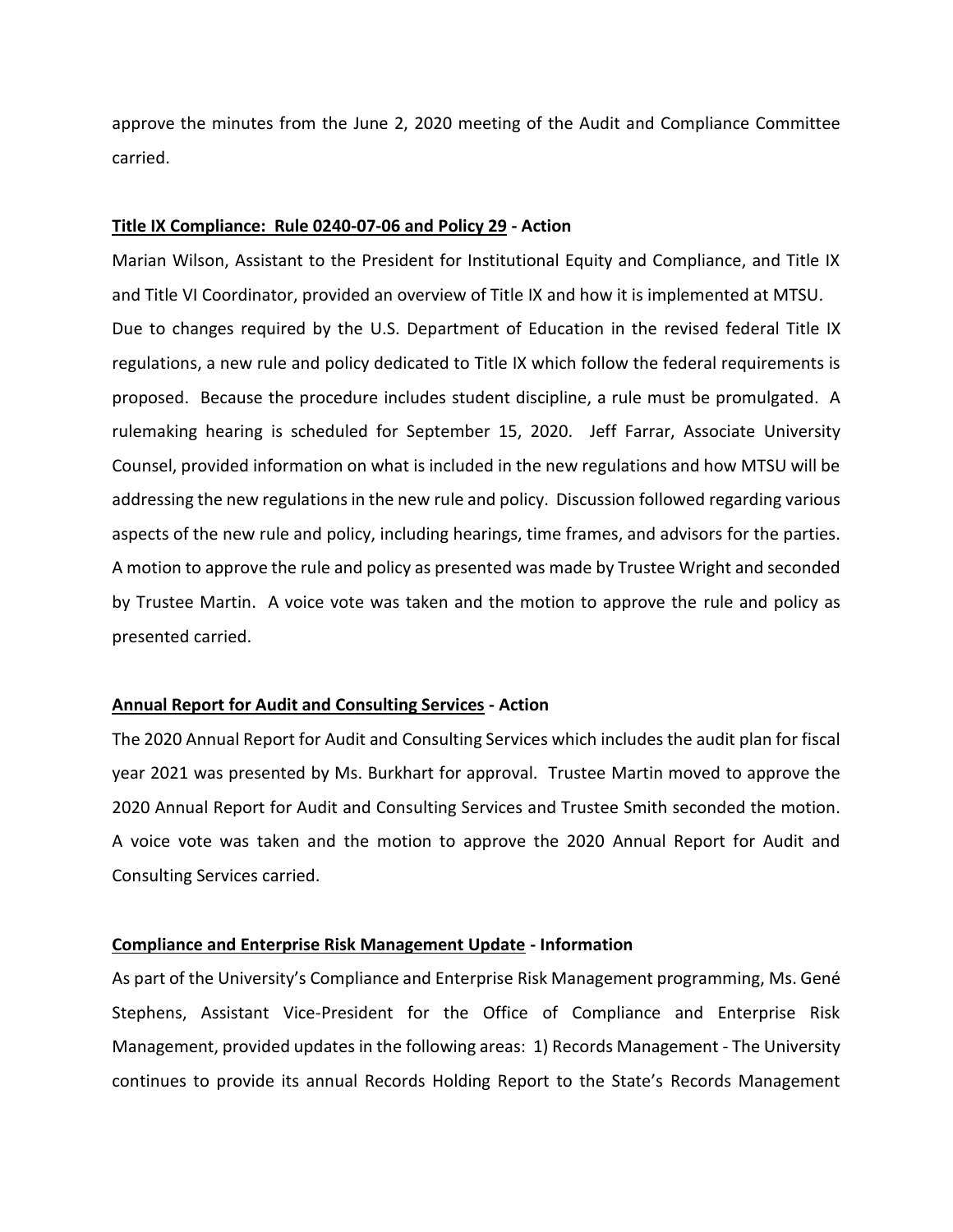Division (RMD) by July 1, with positive feedback from the State RMD Director. 2) Drug-Free Schools and Campuses Act Biennial Reporting - The Department of Education under the Drug-Free Schools and Campuses Act requires institutions of higher education to provide information and biennial reporting regarding alcohol and drug prevention programs, activities, and policies. The University's biennial report for 2018 – 2020 was successfully completed and details MTSU's alcohol and drug prevention and education program; provides statistics related to enforcement from the Office of Student Conduct, Housing and Resident Life, and University Police; and provides information on initiatives that helps provide student support related to the connection between substance abuse and mental health. 3) The European Union General Data Protections Regulations (EU GDPR) - The University continues to monitor activities related to the European Union's (EU) General Data Protection Regulation (GDPR) including monitoring the number of EU employment applicants and EU students.

#### **Non-Public Executive Session**

The Committee adjourned the public session at 11:40 a.m. and entered non-public executive session at 11:41 p.m. to discuss risk assessment reports, audits and investigations. The nonpublic executive session adjourned at 12:05 p.m. The public session reconvened at 12:07 p.m. for the final agenda items.

### **Compliance and Enterprise Risk Management Update (continued) - Information**

Ms. Gené Stephens provided updates to the Committee on the following: 1) Annual Compliance Trainings Effectiveness - FERPA, Ethics, and HIPAA: These trainings continue to be distributed to employees annually. A supplemental training on Fraud, Waste, and Abuse Prevention was also developed. 2) Department of Justice (DOJ) Evaluation of Corporate Compliance Programs – 2020 Update: In June 2020 the DOJ issued additional guidance regarding its evaluation of corporate compliance programs. Ms. Stephens provided the Committee with MTSU's compliance program and internal control system related to the fundamental questions in the DOJ's assessment of an agency's compliance program.